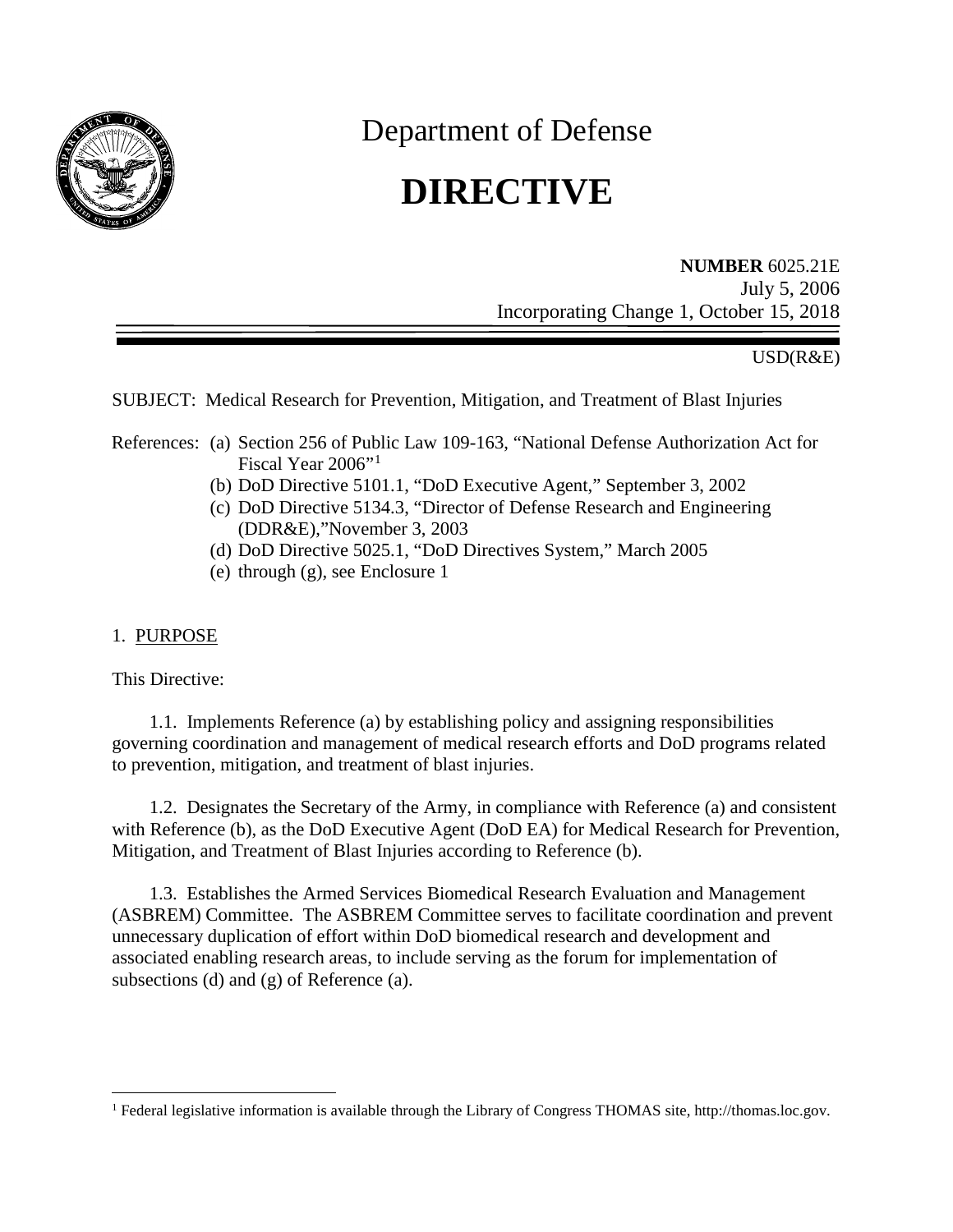#### 2. APPLICABILITY

This Directive applies to:

2.1. The Office of the Secretary of Defense, the Military Departments, the Chairman of the Joint Chiefs of Staff, the Combatant Commands, the Office of the Inspector General of the Department of Defense, the Defense Agencies, the DoD Field Activities, and all other organizational entities in the Department of Defense (hereafter collectively referred to as the "DoD Components").

2.2. Medical and associated enabling research supported by any DoD Component for prevention, mitigation, and treatment of blast injuries.

## 3. DEFINITIONS

As used in this Directive, the following terms are defined as follows:

3.1. Blast Injury. Injury that occurs as the result of the detonation of high explosives, including vehicle-borne and person-borne explosive devices, rocket-propelled grenades, and improvised explosive devices. The blast injury taxonomy is provided at Enclosure 2.

3.2. Research. Any systematic investigation, including research, development, testing, and evaluation (RDT&E), designed to develop or contribute to general knowledge.

## 4. POLICY

It is DoD policy that:

4.1. DoD research related to blast injury prevention, mitigation, and treatment will be coordinated and managed by a DoD EA to meet the requirements, objectives, and standards of the DoD Military Health System as identified by the Under Secretary of Defense for Personnel and Readiness (USD(P&R)) and the unique combat casualty care requirements of the DoD Components.

4.2. Relevant research shall take maximum advantage of the scientific and technical capabilities of industry, academia, DoD Components, and other Federal Agencies.

4.3. The ASBREM Committee will be the venue for joint and cross-Service coordination specified by Reference (a).

4.4. DoD Components will gather and share medical information related to the efficacy of personal protective equipment and of vehicular equipment designed to protect against blast injury.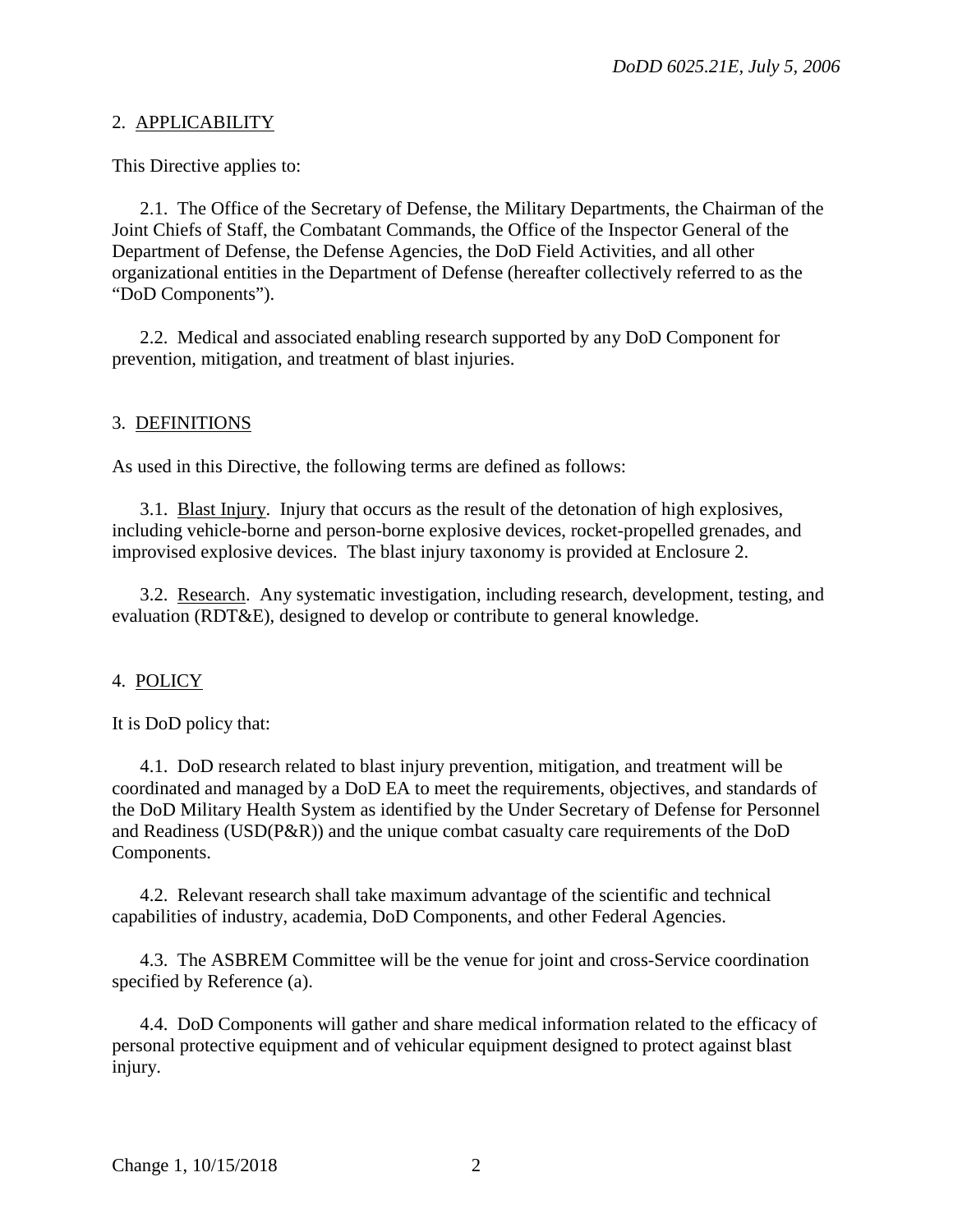#### 5. RESPONSIBILITIES AND FUNCTIONS

5.1. The Director of Defense Research and Engineering (DDR&E), under the Under Secretary of Defense for Acquisition, Technology and Logistics, according to DoD Directive 5134.3 (Reference (c)), shall:

5.1.1. Plan, program, and execute the functions and reports mandated for the DDR&E by Reference (a).

5.1.2. Have the authority to publish DoD Issuances consistent with Reference (d) for implementation of this Directive.

5.1.3. Establish, as needed, procedures to ensure that new technology developed under this Directive is effectively transitioned and integrated into systems and subsystems and transferred to and firmly under the control of the DoD Components.

5.1.4. Chair the ASBREM Committee to coordinate DoD biomedical research (see Enclosure 3 for additional detail), and employ that entity to facilitate the DoD EA's coordination and oversight of blast-injury research as specified in Reference (a).

5.1.5. Serve as the final approving authority for DoD blast-injury research programs.

5.1.6. Oversee the functions of the DoD EA and conduct/report on related periodic assessments (per Reference (a)).

5.2. The Assistant Secretary of Defense for Health Affairs (ASD(HA)), under the USD(P&R), shall:

5.2.1. Assist the DDR&E, the DoD EA, and the Director, Joint Improvised Explosive Devices Defeat Organization (JIEDDO), with identification of related operational and research needs, assessment of relevant research efforts, and coordination of planning to resolve capability gaps through focused research efforts.

5.2.2. Be the approving authority for Military Health System prevention and treatment standards developed and proposed by the DoD EA.

5.2.3. Appoint appropriate representatives to related coordinating boards or committees established by the DoD EA.

5.2.4. Ensure that the information systems capabilities of the Military Health System support the DoD EA and the functions specified by this Directive.

5.2.5. Serve as Co-chair of the ASBREM Committee. (See Enclosure 3 for additional detail.)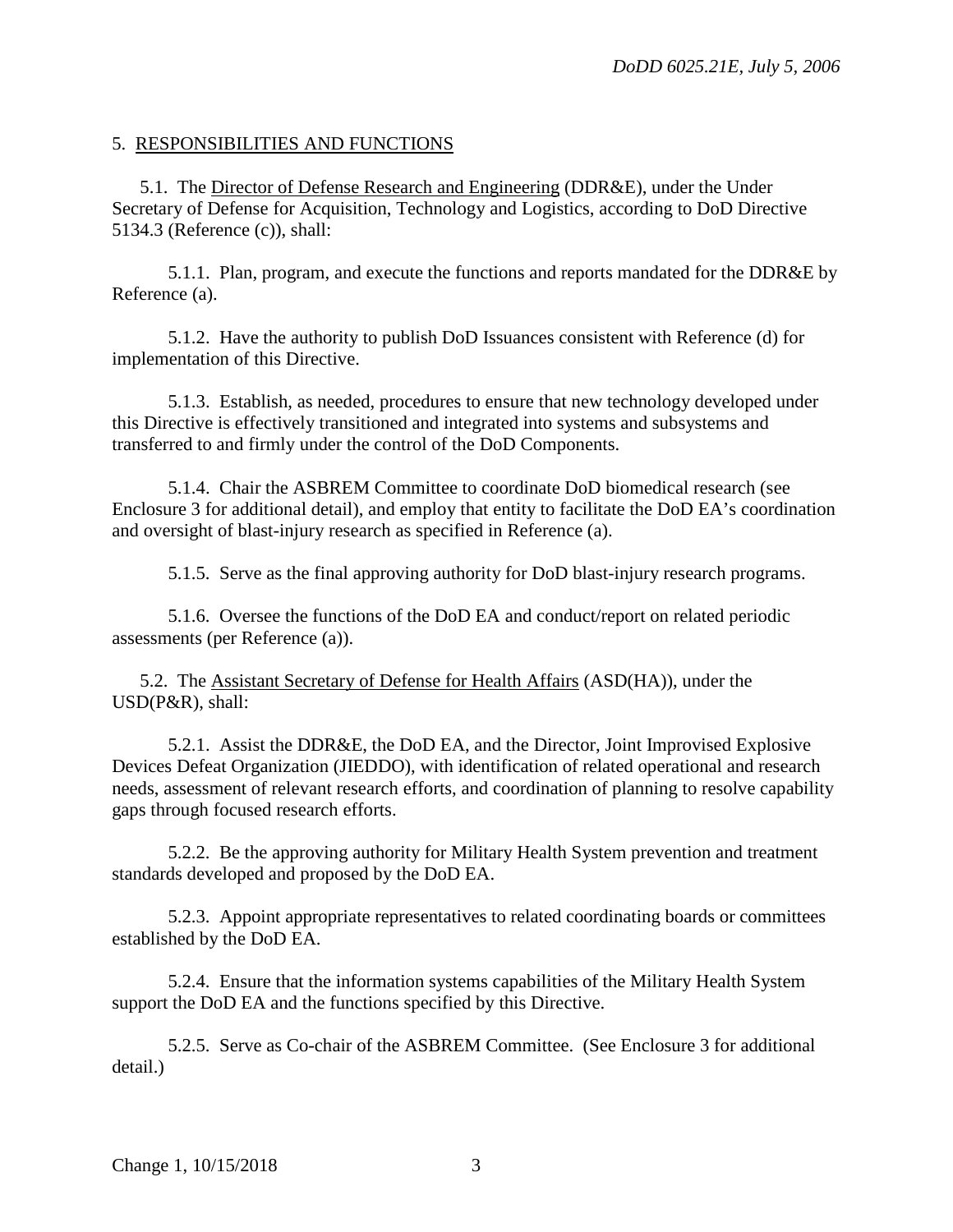5.3. The Secretary of the Army is hereby designated as the DoD EA for Medical Research for Prevention, Mitigation, and Treatment of Blast Injuries, consistent with Reference (a), to coordinate and manage relevant DoD research efforts and programs, and in that role shall:

5.3.1. Give full consideration to the Research and Engineering (R&E) needs of the DoD Components and the Director, JIEDDO, addressing those needs/requirements by:

5.3.1.1. Maintaining a DoD technology base for medical research related to blast injuries and based on the DDR&E-approved program for the DoD Components.

5.3.1.2. Performing programming and budgeting actions for all blast-injury research to maintain the R&E programs based on DDR&E-approved priorities of the DoD Components.

5.3.1.3. Programming and budgeting for blast-injury research based on analysis and prioritization of needs of the DoD Components, consistent with paragraph 5.1 of this Directive.

5.3.1.4. Executing the approved DoD blast-injury research program consistent with DoD guidance and availability of annual congressional appropriations.

5.3.2. Provide medical recommendations with regard to blast-injury prevention, mitigation, and treatment standards to be approved by the ASD(HA).

5.3.3. Coordinate DoD blast-injury-research issues with the staffs of the DDR&E, the ASD(HA), and the Director, JIEDDO.

5.3.4. Support the development, maintenance, and usage of a joint database for collection, analysis, and sharing of information gathered or developed by the DoD Components related to the efficacy of theater personal protective equipment (including body armor, helmets, and eyewear) and vehicular equipment designed to protect against blast injury.

5.3.5. Appoint a medical general or flag officer representative to the ASBREM Committee.

5.3.6. Ensure that information is shared as broadly as possible except where limited by law, policy, or security classification and that data assets produced as a result of the assigned responsibilities are visible, accessible, and understandable to the rest of the Department as appropriate and in accordance with Reference (e).

5.4. The Secretaries of the Navy and the Air Force shall:

5.4.1. Forward their respective approved blast-injury medical R&E requirements to the DoD EA for consideration and integration.

5.4.2. Appoint medical general or flag officer representatives to the ASBREM Committee and appoint representatives to any other coordination, oversight, or assessment board established by DDR&E or the DoD EA.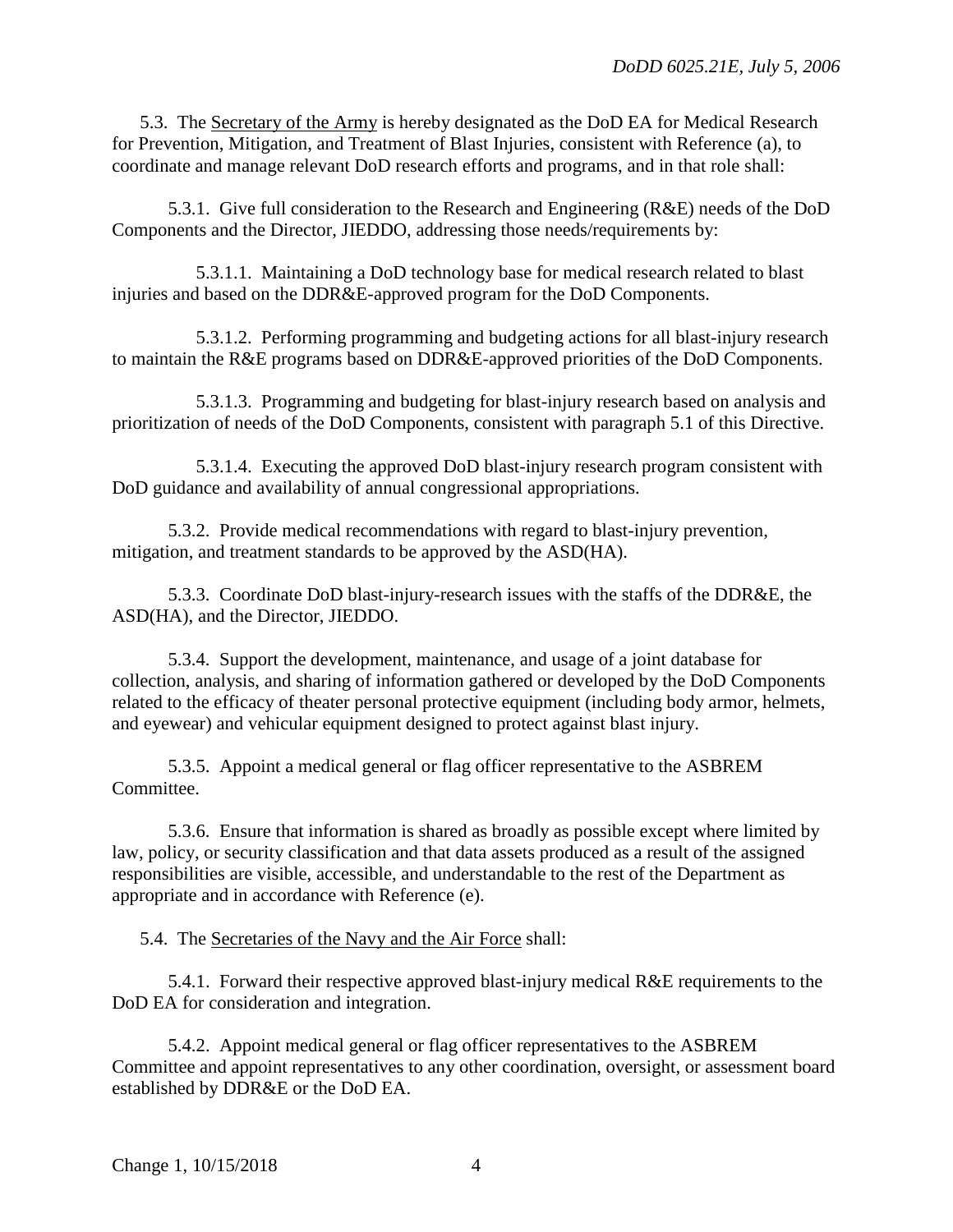5.4.3. Coordinate with other DoD Components on the assignment of Joint Technical Staff Officers to Army medical research entities, research and acquisition organizations, or installations for coordination of research programming and execution needs pertaining to their Component.

5.4.4. Provide an appropriate system for identification, verification, prioritization, and headquarters-level approval of their respective blast-injury R&E requirements before submission to the DoD EA.

5.5. The President of the Uniformed Services University of the Health Sciences (USUHS), under the ASD(HA) and USD(P&R), shall:

5.5.1. Ensure that education relating to blast-injury prevention, mitigation, and treatment is included in the USUHS medical and continuing education curriculum and programs.

5.5.2. Appoint a representative to any coordination, oversight, or assessment board established by DDR&E or the DoD EA.

5.6. The Chairman of the Joint Chiefs of Staff shall:

5.6.1. Coordinate input to the DoD EA and ensure integration of the requirements processes of the Joint Capabilities Integration and Development System<sup>[2](#page-4-0)</sup> with the processes employed under this Directive.

5.6.2. Appoint a relevant senior representative to the ASBREM Committee.

5.6.3. Appoint representatives to organizational entities of the ASBREM Committee and to any other coordination, oversight, or assessment board established by DDR&E or the DoD EA.

5.7. The Commander, U.S. Special Operations Command shall establish procedures and processes for coordination of relevant Defense Major Force Program 11 activities with those planned, programmed, and executed by the DoD EA and shall also:

5.7.1. Forward that command's approved blast-injury R&E requirements for consideration and integration to the DoD EA.

5.7.2. Appoint representatives to organizational entities of the ASBREM Committee, as appropriate, and to any other coordination, oversight, or assessment board established by DDR&E or the DoD EA.

<span id="page-4-0"></span><sup>&</sup>lt;sup>2</sup> CJCSI 3170.01E, "Joint Capabilities Integration and Development System," May 11, 2005, is available at http://www.dtic.mil/cjcs\_directives/cjcs/instructions.htm.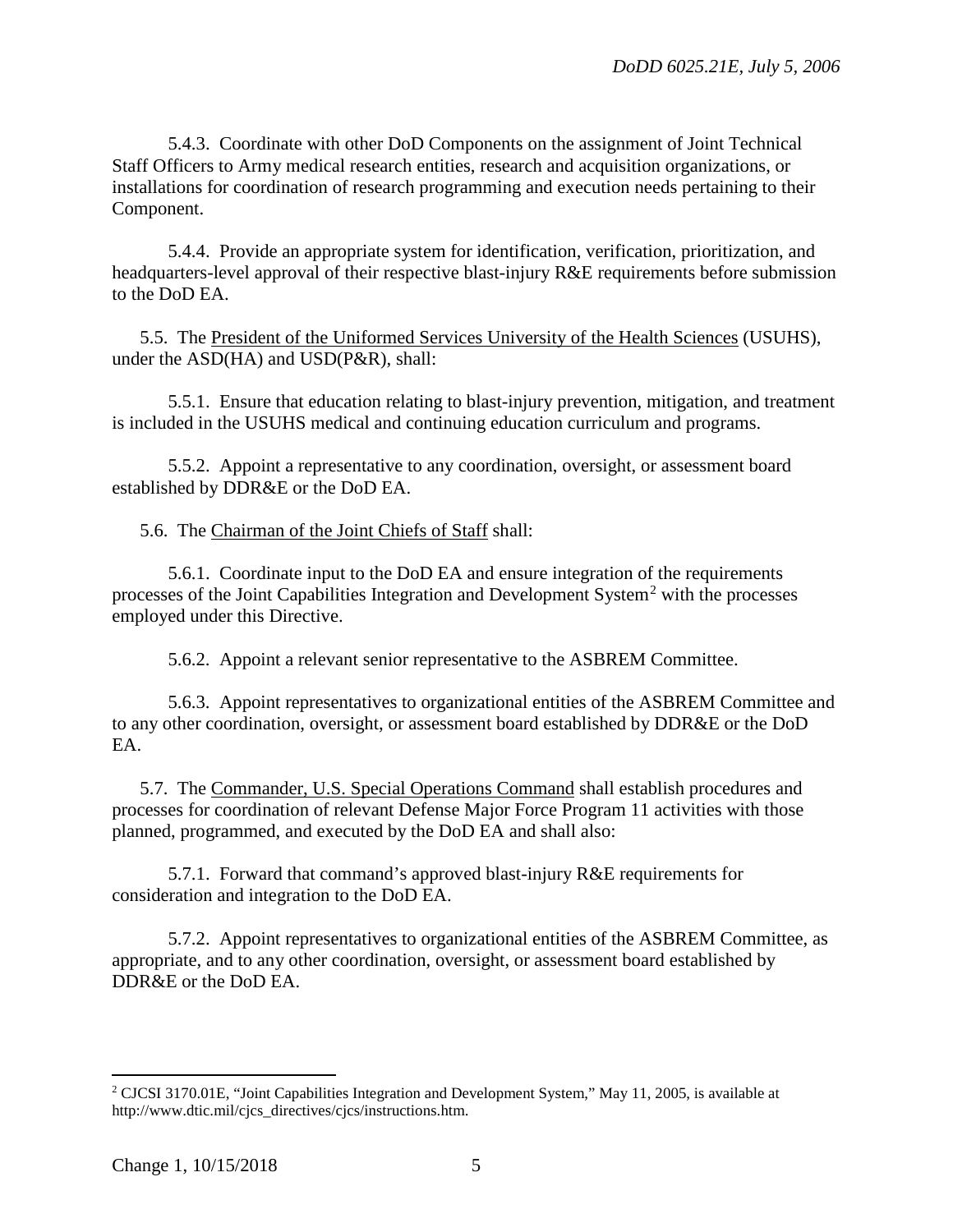5.7.3. Coordinate with the command on the assignment of Joint Technical Staff Officers to Army medical research entities, research and acquisition organizations, or installations for coordination of research programming and execution needs.

5.7.4. Provide an appropriate system for identification, verification, and headquarterslevel approval of that command's blast-injury R&E requirements before submission to the DoD EA.

5.8. The Director, JIEDDO, consistent with Reference (f), shall:

5.8.1. Support development, maintenance, and usage of a joint database for collection, analysis, and sharing of information gathered or developed by DoD Components related to the efficacy of theater personal protective equipment (e.g., body armor, helmets, and eyewear) and vehicular equipment designed to protect against blast-injury.

5.8.2. Appoint representatives to organizational entities of the ASBREM Committee, as appropriate, and to any other coordination, oversight, or assessment board established by DDR&E or the DoD EA.

5.8.3. Assist the DoD EA, the DDR&E, and the ASD(HA) with identification of related operational and research needs, assessment of relevant research efforts, and coordination of planning to resolve capability gaps through focused research efforts.

## 6. AUTHORITY

The DoD EA identified by this Directive is hereby delegated authority to do the following:

6.1. Obtain reports and information, consistent with the policies and criteria of DoD Directive 8910.1 (Reference (g)), as necessary, to carry out assigned responsibilities and functions.

6.2. Communicate directly with the Heads of the DoD Components, as necessary, to carry out assigned functions, including the transmission of requests for advice and assistance. Communications to the Military Departments shall be transmitted through the Secretaries of the Military Departments, their designees, or as otherwise provided in law or directed by the Secretary of Defense in other DoD issuances. Communications to the Commanders of the Combatant Commands shall normally be transmitted through the Chairman of the Joint Chiefs of Staff.

6.3. Communicate with other Federal Agencies, representatives of the Legislative Branch, members of the public, and representatives of foreign governments, as appropriate, in carrying out assigned responsibilities and functions. Communications with representatives of the Legislative Branch shall be coordinated with the Assistant Secretary of Defense for Legislative Affairs and the Under Secretary of Defense (Comptroller)/Chief Financial Officer, as appropriate, and be consistent with the DoD Legislative Program.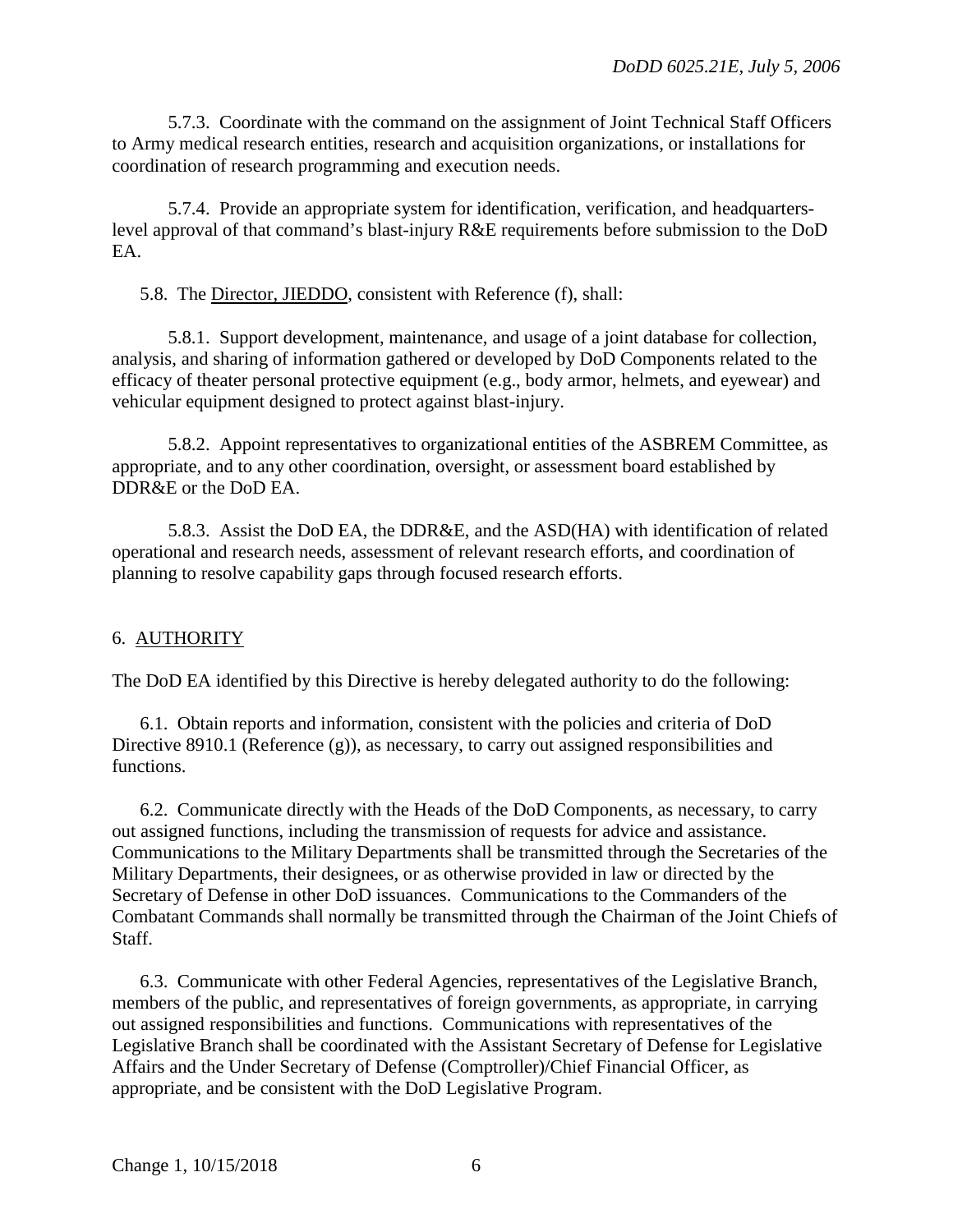7. SUMMARY OF CHANGE 1. This change reassigns the office of primary responsibility for this directive to the Under Secretary of Defense for Research and Engineering in accordance with the July 13, 2018 Deputy Secretary of Defense Memorandum (Reference (h)).

# 8. EFFECTIVE DATE

This Directive is effective immediately.

ngfamel Gordon England

Enclosures – 3

- E1. References, continued
- E2. Taxonomy of Injuries from Explosive Devices
- E3. ASBREM Committee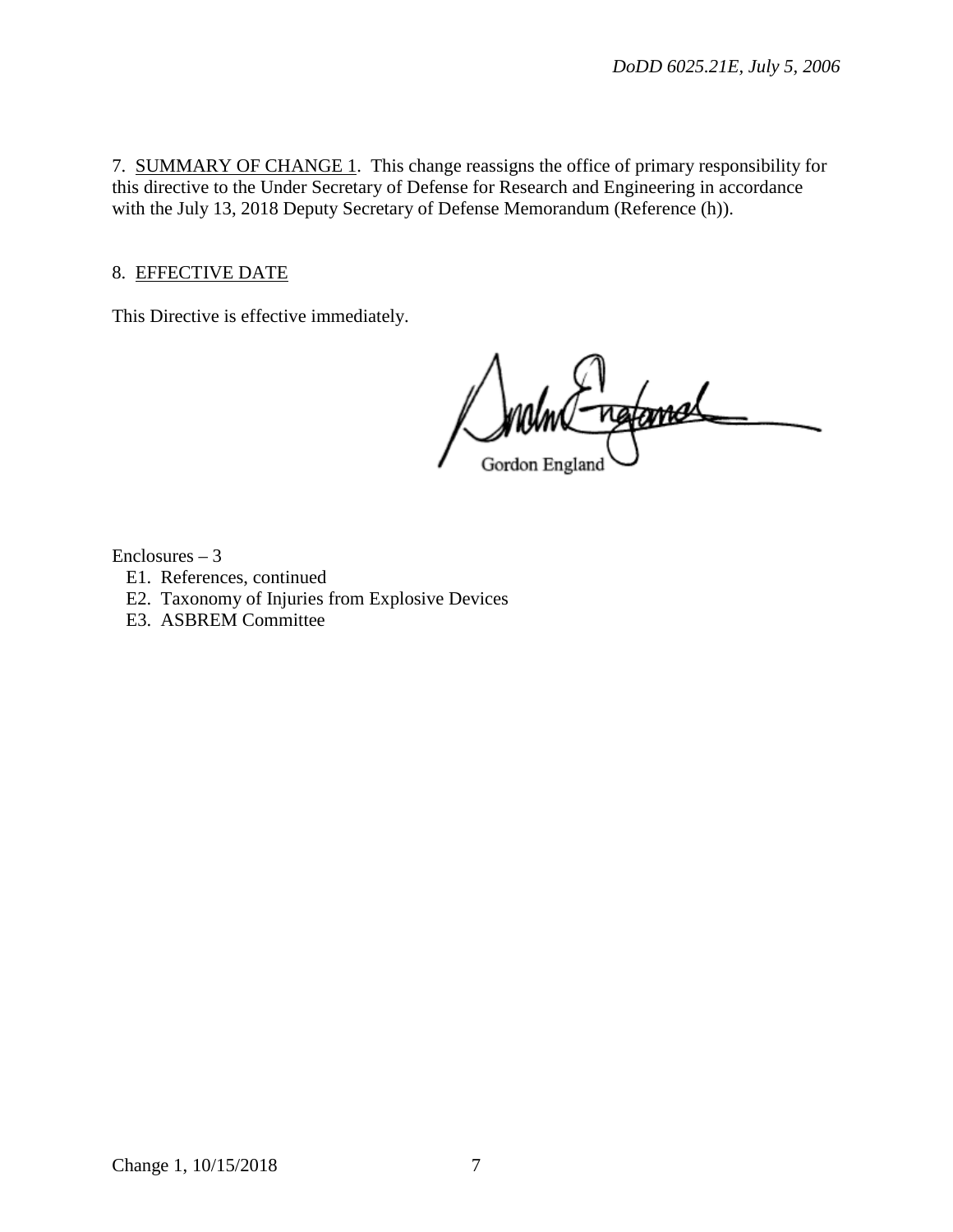# E1. ENCLOSURE 1

## REFERENCES, continued

- (e) DoD Directive 8320.2, "Data Sharing in a Net-Centric Department of Defense," December 2, 2004
- (f) DoD Directive 2000.19E, "Joint Improved Explosive Device Defeat Organization (JIEDDO)," February 14, 2006
- (g) DoD Directive 8910.1, "Management and Control of Information Requirements," June 11, 1993
- (h) Deputy Secretary of Defense Memorandum, "Establishment of the Office of the Under Secretary of Defense for Research and Engineering and the Office of the Under Secretary of Defense for Acquisition and Sustainment," July 13, 2018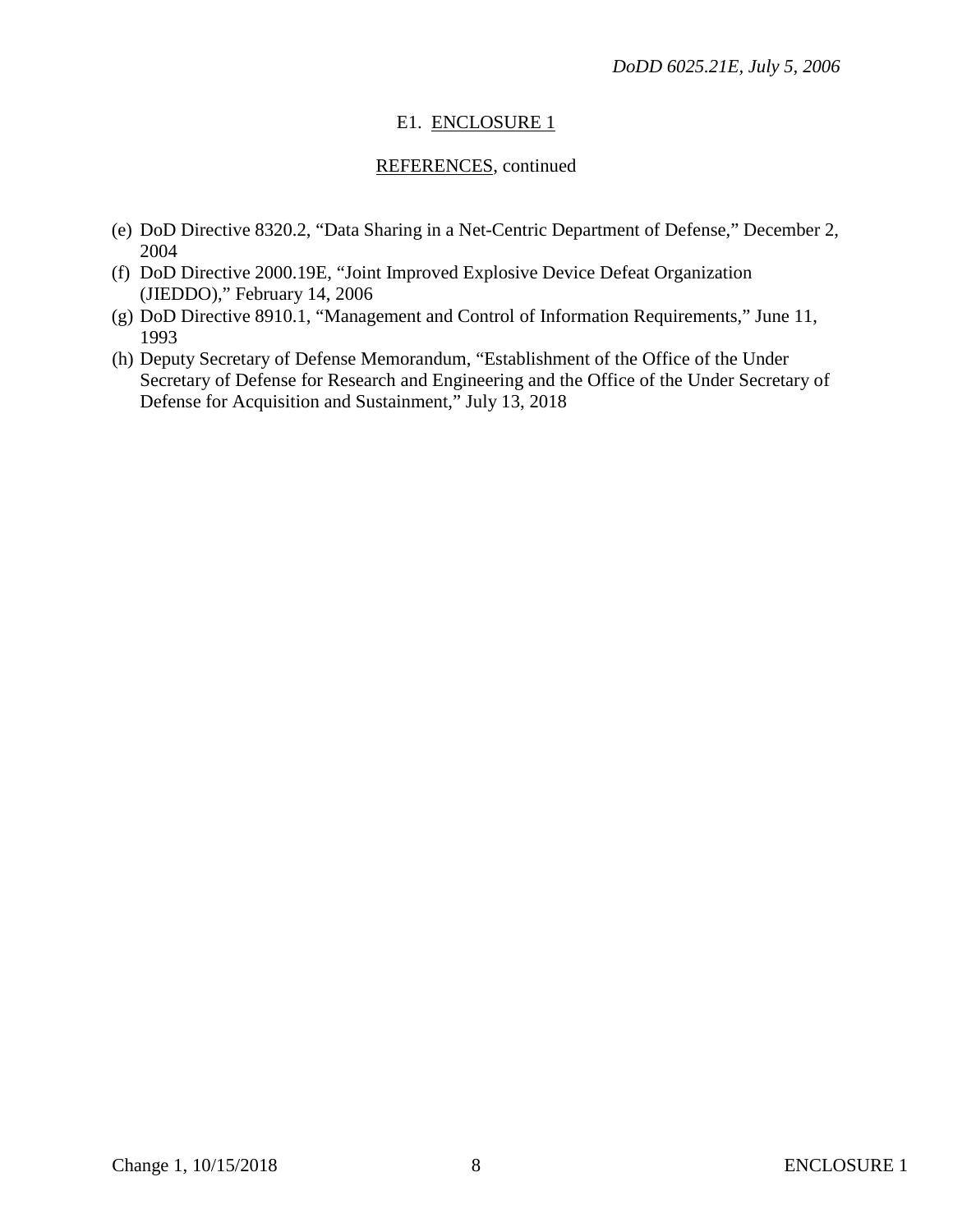## E2. ENCLOSURE 2

## TAXONOMY OF INJURIES FROM EXPLOSIVE DEVICES

E2.1.1. Primary. Blast overpressure injury resulting in direct tissue damage from the shock wave coupling into the body.

E2.1.2. Secondary. Injury produced by primary fragments originating from the exploding device (preformed and natural (unformed) casing fragments, and other projectiles deliberately introduced into the device to enhance the fragment threat); and secondary fragments, which are projectiles from the environment (debris, vehicular metal, etc.).

E2.1.3. Tertiary. Displacement of the body or part of body by the blast overpressure causing acceleration/deceleration to the body or its parts, which may subsequently strike hard objects causing typical blunt injury (translational injury), avulsion (separation) of limbs, stripping of soft tissues, skin speckling with explosive product residue and building structural collapse with crush and blunt injuries, and crush syndrome development.

E2.1.4. Quaternary. Other "explosive products" effects – heat (radiant and convective), and toxic, toxidromes from fuel, metals, etc. – causing burn and inhalation injury.

E2.1.5. Quinary. Clinical consequences of "post detonation environmental contaminants" including bacteria (deliberate and commensal, with or without sepsis), radiation (dirty bombs), tissue reactions to fuel, metals, etc.